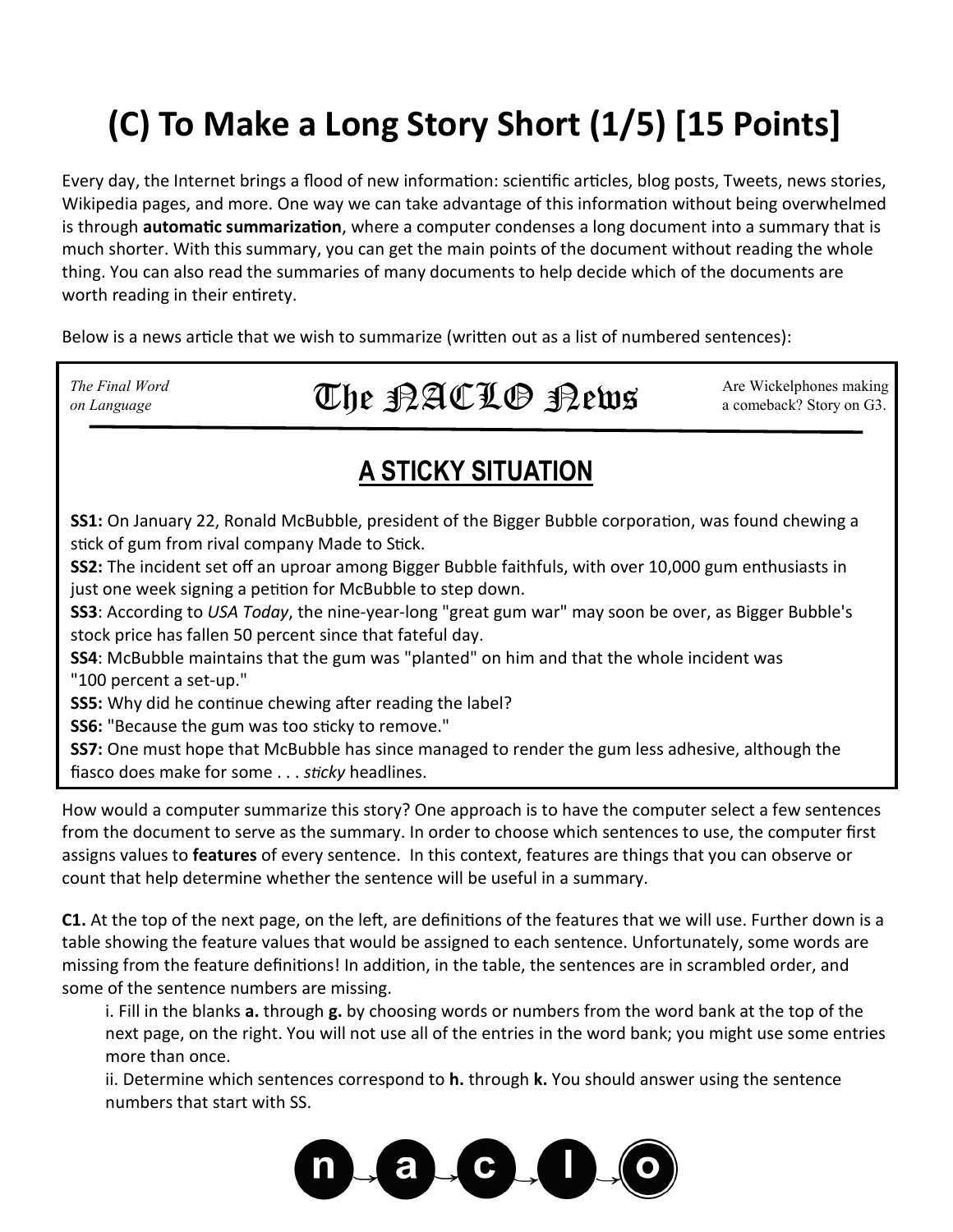## **(C) To Make a Long Story Short (2/5)**

| F1: Assign 1 point if the sentence contains at least        |                   |                                | <b>WORD BANK</b> |                 |    |
|-------------------------------------------------------------|-------------------|--------------------------------|------------------|-----------------|----|
| one <b>a.</b> ______________; otherwise, assign 0 points.   | italicized word   |                                | capitalized word |                 |    |
| $F2$ : Assign 1 point for every proper noun in the          | underlined word   |                                |                  | hyphenated word |    |
| sentence.                                                   | common noun       |                                | past-tense verb  |                 |    |
| F3: Take the number of words in the sentence                | adjective<br>verb |                                |                  |                 |    |
| minus <b>b.</b> _______________. If this value is negative, | number            |                                | plural noun      |                 |    |
| give the sentence that many points. Otherwise,              | abbreviation      |                                |                  |                 |    |
| give the sentence 0 points.                                 |                   | word that appears in the title |                  |                 |    |
| F4: Assign 1 point for every c. in                          |                   | noun referring to candy or gum |                  |                 |    |
| the sentence.                                               | colon             | comma                          |                  | period          |    |
| F5: Assign 1 point for every <b>d.</b> example 10 or        | first             | second                         |                  | third           |    |
| e. e. that is repeated in at least one                      | last              |                                | second-to-last   | third-to-last   |    |
|                                                             | 1                 | $\overline{2}$                 | 3                | 4               | 5  |
| other sentence in the story.                                | 6                 | $\overline{7}$                 | 8                | 9               | 10 |
| F6: Assign 1 point if this sentence is the                  | 11                | 12                             | 13               | 14              | 15 |
|                                                             | 16                | 17                             | 18               | 19              | 20 |
| story; otherwise, assign 0 points.                          |                   |                                |                  |                 |    |

*Notes: A proper noun is a word or phrase, usually capitalized, that describes a specific entity such as a person, place, or organization. Examples of proper nouns are Brazil and Alice. A common noun is a noun that is not a proper noun. For some terms in the feature definitions, there might be multiple ways to count (e.g., multiple ways to count proper nouns for F2). It is up to you to figure out exactly how the computer is counting each category.* 

| Sentence        |                | <b>Features</b> |                |                |                |                | Sum of                  |
|-----------------|----------------|-----------------|----------------|----------------|----------------|----------------|-------------------------|
|                 | F <sub>1</sub> | F <sub>2</sub>  | F <sub>3</sub> | F4             | F <sub>5</sub> | F <sub>6</sub> | <b>Scores</b>           |
| h.              | $\mathbf 0$    | $\mathbf{1}$    | $\mathbf 0$    | $\mathbf 1$    | $\overline{2}$ | $\mathbf 0$    | 4                       |
| <b>SS1</b>      | $\mathbf 0$    | 4               | $\mathbf 0$    | $\mathbf 1$    | $\mathbf 1$    | 1              | 7                       |
| i.              | $\mathbf 0$    | $\mathbf 0$     | $-1$           | $\mathbf 0$    | $\mathbf 0$    | $\mathbf 0$    | $-1$                    |
| <b>SS3</b>      | $\mathbf{1}$   | $\overline{2}$  | $\mathbf 0$    | $\overline{2}$ | $\mathbf 1$    | $\mathbf 0$    | $\boldsymbol{6}$        |
| j.              | $\mathbf 1$    | 1               | $\mathbf 0$    | $\mathbf 0$    | $\overline{2}$ |                | $\overline{\mathbf{5}}$ |
| k.              | $\mathbf 0$    | $\mathbf 0$     | $-2$           | $\mathbf 0$    | $\overline{2}$ | $\mathbf 0$    | $\bf{0}$                |
| SS <sub>2</sub> | $\mathbf 0$    | $\overline{2}$  | $\mathbf 0$    | $\overline{2}$ | $\overline{2}$ | $\mathbf 0$    | 6                       |

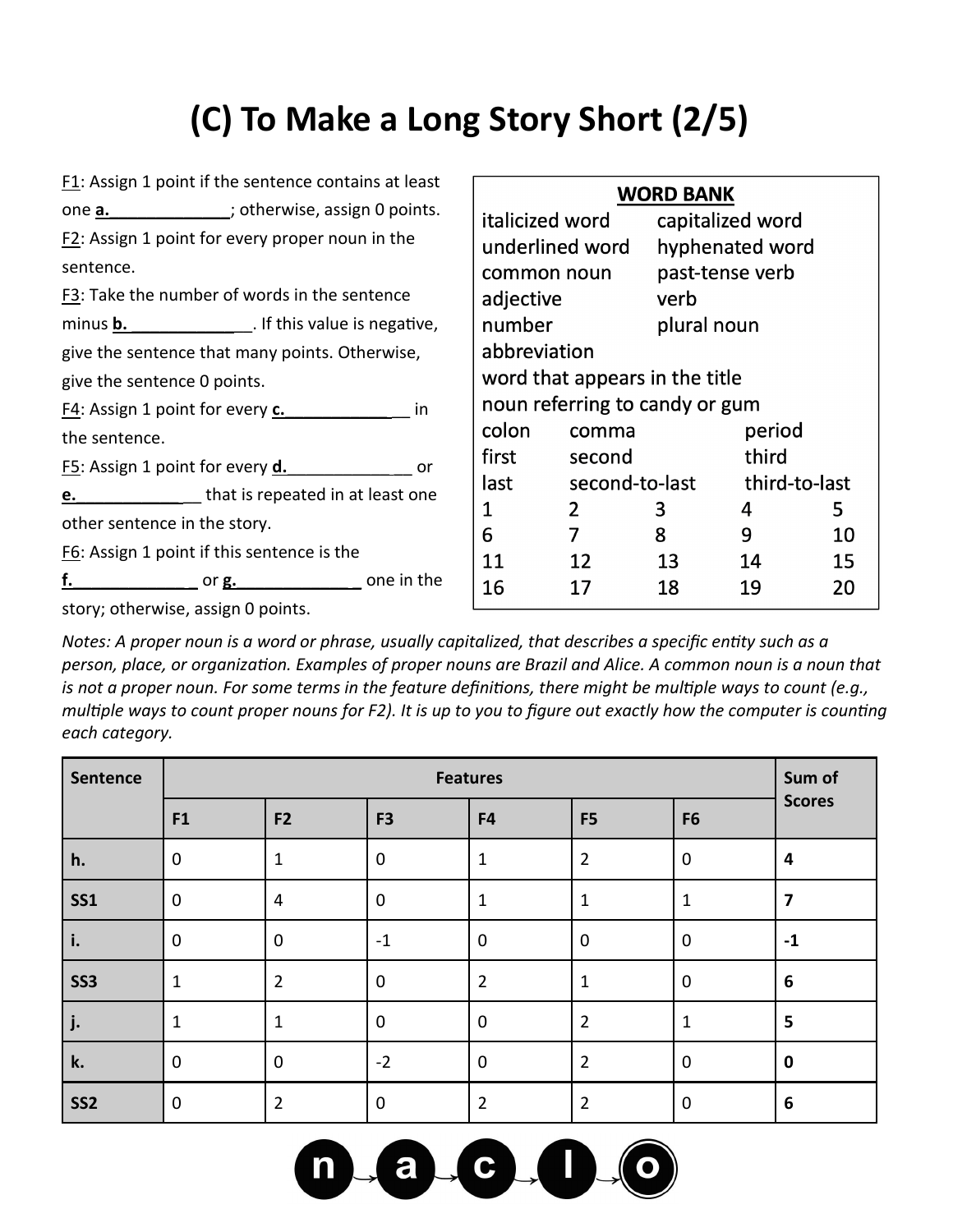# **(C) To Make a Long Story Short (3/5)**

The overall score for a sentence is determined by adding together all of its feature values. The sentences with the highest scores are the ones chosen to serve as the summary (in this problem, we will be using the 3 highest-scoring sentences). For this particular article, since sentences SS1, SS2, and SS3 have the highest summed scores (7, 6, and 6), they would comprise the summary. In the summary, the sentences are presented in the same order as they appear in the original story - in this case, SS1 followed by SS2 followed by SS3.

**C2.** Below are two more news articles and their accompanying feature scores. (The features, F1 through F6, are the same as those used for the previous story.) Unfortunately, due to some serious data corruption, the rows in the tables have been scrambled, and various feature scores have been erased! Your job is to fill in all the blanks.

*The Final Word REPORT:* The elephant is *REPORT:* The elephant is The Final Word **Integral in the SPACLO SPEED States of REPORT:** The elephan  $\sum_{\text{Sleeping. More on E1.}}$ 

#### **IN HOT WATER**

**HW1:** Specialty soup restaurant Hot Water Village came under scrutiny last week, after an exposé was published in *The Wall Street Journal.*

**HW2:** No fewer than three sources (including *WikiLeaks*) accused the restaurant of re-serving unfinished soup, salvaged from the bowls of previous customers.

**HW3:** One witness further claimed, "the bowls are never washed."

**HW4:** "They're just refilled where the last customers left off, one bowl after another."

**HW5:** Hot Water Village firmly denies any such wrongdoing, with one spokesperson noting that "these blatantly false accusations degrade our bowls, restaurant, and very soup" and "cause the hot water to flow from my eyes."

**HW6:** If the accusations are to be believed, Hot Water Village, it seems, has succeeded in implementing not only a farm-to-table but also a *table-to-kitchen* approach.

| Sentence        |              | <b>Features</b> |                |              |                |                | Sum of        |
|-----------------|--------------|-----------------|----------------|--------------|----------------|----------------|---------------|
|                 | F1           | F <sub>2</sub>  | F <sub>3</sub> | F4           | F <sub>5</sub> | F <sub>6</sub> | <b>Scores</b> |
| а.              | $\mathbf 0$  | 1               | b.             | $\mathbf{1}$ | 4              | $\mathbf 0$    | 6             |
| HW4             | c.           | 0               | $\mathbf 0$    | $\mathbf{1}$ | $\overline{2}$ | d.             | e.            |
| f.              | $\mathbf 0$  | 0               | g.             | h.           | 1              | $\mathbf 0$    | $\mathbf{1}$  |
| HW <sub>6</sub> | $\mathbf{1}$ | i.              | $\mathbf 0$    | $\mathbf 0$  | 1              | 1              | j.            |
| k.              | $\mathbf{1}$ | $\overline{2}$  | $\mathbf 0$    | $\mathbf 0$  | 3              | Ι.             | m.            |
| n.              | $\mathbf{1}$ | 1               | $\mathbf 0$    | о.           | 4              | $\mathbf 0$    | p.            |

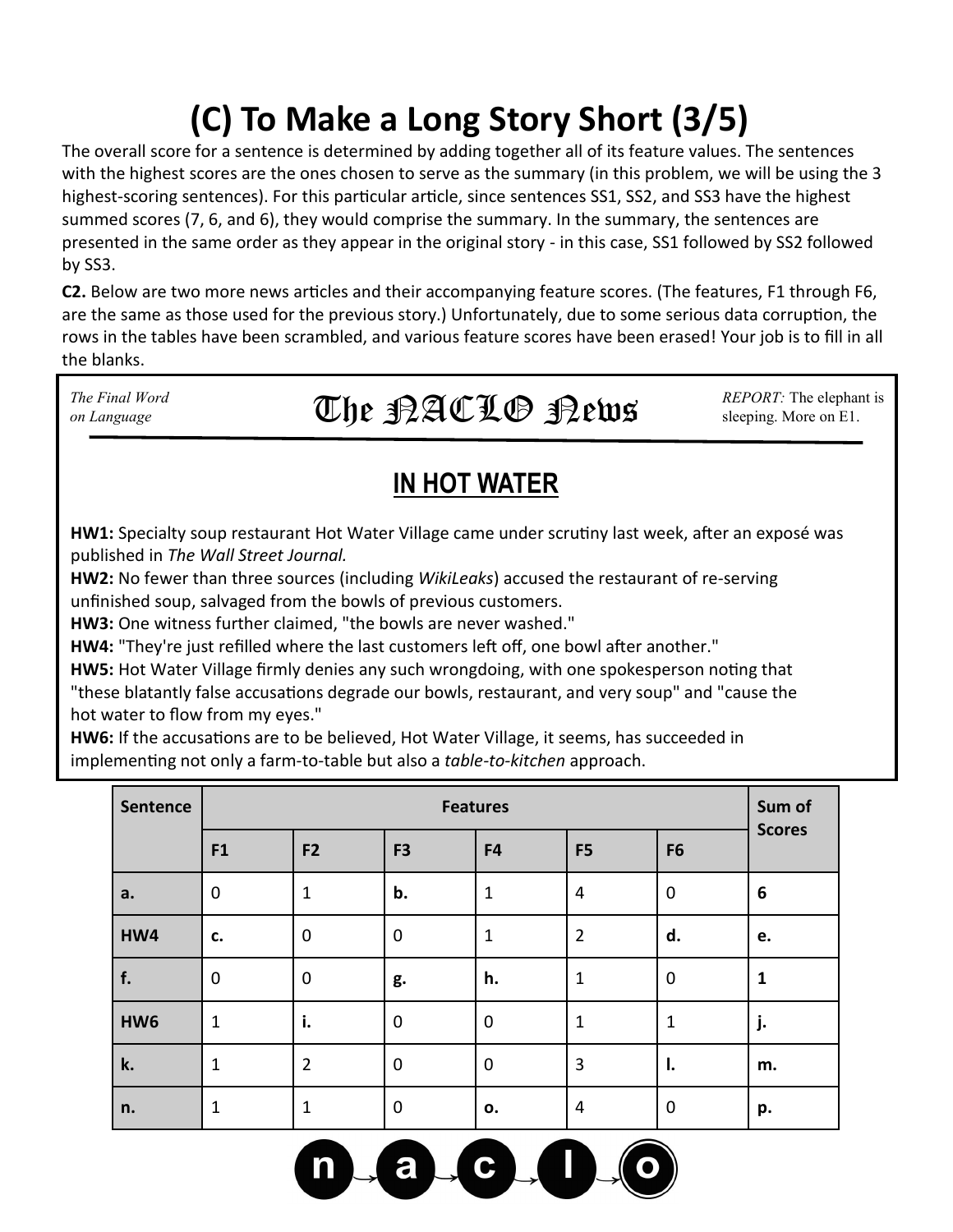## **(C) To Make a Long Story Short (4/5)**

#### *The Final Word* **Feature:** The latest in self-The Final Word **Integral of the Second City C**  $\mathcal{L} \mathfrak{P}$   $\mathcal{L} \mathfrak{P}$   $\mathcal{L} \mathfrak{P}$   $\mathcal{L} \mathfrak{P}$   $\mathcal{L} \mathfrak{P}$   $\mathcal{L} \mathfrak{P}$   $\mathcal{L} \mathfrak{P}$   $\mathcal{L} \mathfrak{P}$   $\mathcal{L} \mathfrak{P}$   $\mathcal{L} \mathfrak{P}$   $\mathcal{L} \mathfrak{P}$

### **THE STICKY SAGA CONTINUES**

**SSC1:** After suffering a PR disaster and a sorbitol shortage, Ronald McBubble faces tough times ahead. **SSC2:** "We really gummed up the works," he notes miserably.

**SSC3:** Meanwhile, his rival, Chicle "Colonel" Sanders, is experiencing problems of his own, including a disappointing quarterly report.

**SSC4:** Perhaps most seriously, he is being investigated by the government's Bubble Safety Bureau on two counts of alleged wrapper forgery.

**SSC5:** One thing is for certain: it's a difficult time to be in the bubblegum business.

| Sentence | <b>Features</b> |                |                |             |                | Sum of         |                |
|----------|-----------------|----------------|----------------|-------------|----------------|----------------|----------------|
|          | F <sub>1</sub>  | F <sub>2</sub> | F <sub>3</sub> | F4          | F <sub>5</sub> | F <sub>6</sub> | <b>Scores</b>  |
| q.       | 0               | $\mathbf 0$    | $\mathbf 0$    |             | $\mathbf 0$    | 1              | $\overline{2}$ |
| r.       | 0               |                | 0              | $\Omega$    | $\mathbf 0$    | 0              |                |
| s.       | $\mathbf 0$     | $\mathbf 0$    | -1             | $\mathbf 0$ | $\mathbf 0$    | $\mathbf 0$    | -1             |
| t.       | 0               | 1              | $\mathbf 0$    | $\Omega$    | $\mathbf 0$    | 1              | $\overline{2}$ |
| u.       | 0               |                | 0              |             | 0              | $\mathbf 0$    | $\mathbf{2}$   |

**C3.** Which three sentences make up the summary for "In Hot Water"? You should answer using the sentence numbers that start with HW.

First sentence:  $\begin{vmatrix} 1 & 1 \end{vmatrix}$  Second sentence: Second sentence: Third sentence:

**C4.** Which three sentences make up the summary for "The Sticky Saga Continues"? You should answer using the sentence numbers that start with SSC.







The approach illustrated above (selecting a few sentences from the document to serve as the summary) is called **extractive summarization**. An alternative approach is called **abstractive summarization**. Instead of selecting sentences from the story, an abstractive summarization system generates its own summary, without being restricted to the sentences in the original story. This approach is closer to how humans summarize, but it is also more challenging because abstractive summarization systems can often introduce factual errors. On the next page is a one-sentence abstractive summary for the story "A Sticky Situation."